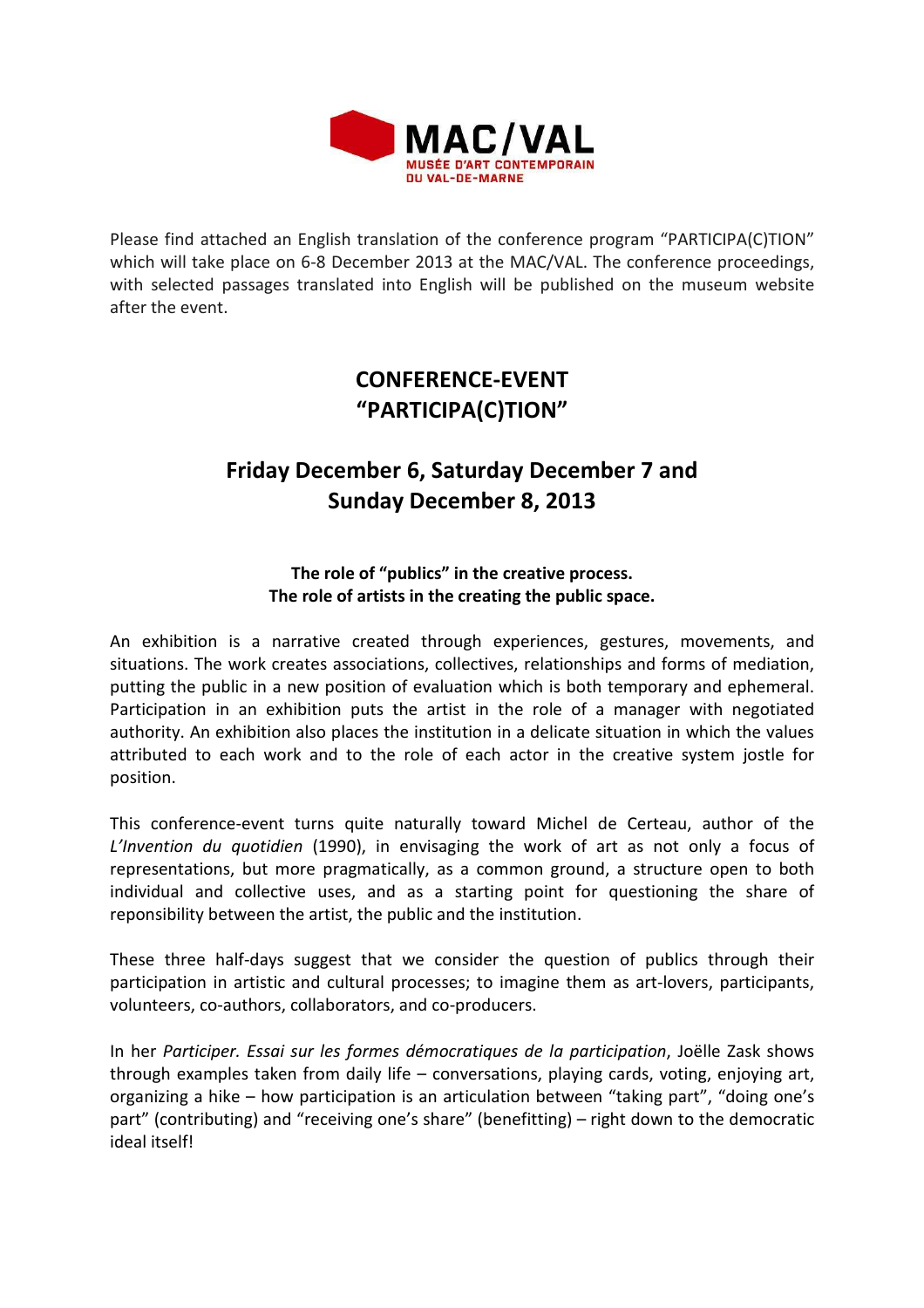This conference grants considerable space to the artists, professionals in the cultural sector, historians, and philosophers who are developping forms of production and critical tools at the intersection of activism, artistic theory, sociology, anthropology, and communications in order to see participative and collaborative art as more than moral or societal, but as an esthetic and political point of view.

 $\rightarrow$  Participation is free. Please contact Stéphanie Airaud. MAC/VAL's public relations representative at stephanie.airaud@macval.fr

 $\rightarrow$  To participate in the day for professionals, on Friday, 6 December 2013, please register in advance : reservation@macval.fr

## **Detailed Program**

## **Friday, 6 December 2013**

#### **10:00 – 13:00 / 14:30 – 18:00**

Day for professionals. Registration required : reservation@macval.fr

#### **10:00**

#### **Welcome**

Introduction by Joëlle Zask, philosopher and instructor in the Philosophy Department of the Université Aix-Marseille.

#### **10:30 – 12:00**

#### **The Emancipated Amateur**

Discussion moderated by Gilles Baume, director of the public relations department for the Plateu, Frac Île-de-France, with Annie Chevrefils-Desbiolles, inspector of creation, artistic instruction, and cultural initiatives at the General Management for Artistic Creation of the Culture and Communications Ministry, Corinne Digard, director of Orange rouge and Raphaëlle Jeune, curator, and Élisabeth Milon, director of the Ecole d'arts plastiques, Vitrysur-Seine.

## **12:00**

#### **Communal Production**

"Crowdfunding, or the slippery slope between creation and creativity"

Presentation by Vincent Rouzé, doctor in information and communication sciences, followed by a discussion on *Anomalies Construites*, a video by Julien Prévieux in the MAC/VAL collection.

Questions from the audience.

**13:00 – 14:30 Lunch**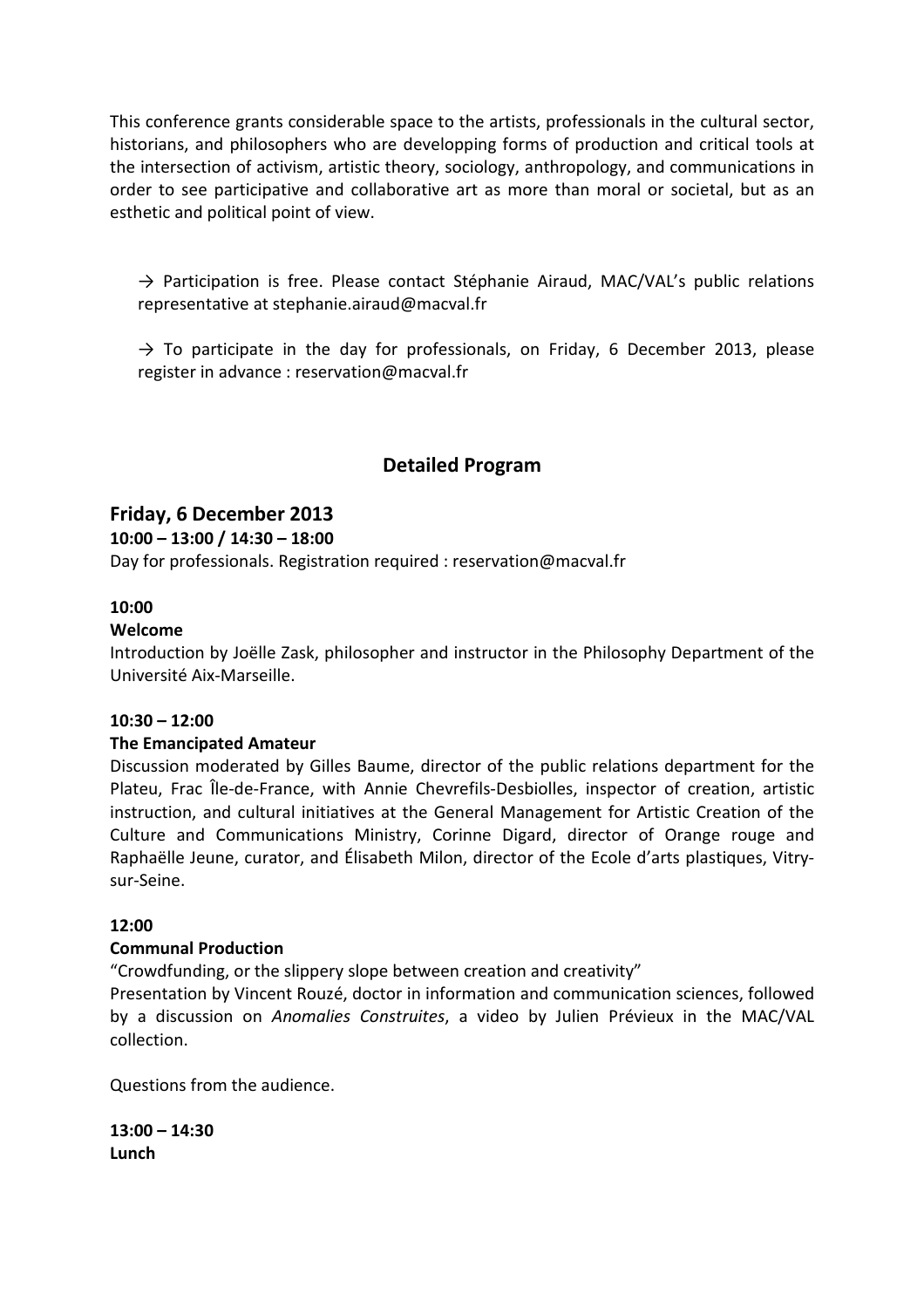#### **14:30**

# **Works with Multiple Authors: Where Does the Author Stand According to the Law?**

Presentation by Agnès Tricoire.

#### **15:00 – 16:30**

## **Creating outside the museum: Questions on form and stakes for** *in situ* **and collaborative practices of today**

Discussion moderated by Céline Poulin, curator in charge of exterior projects at the Centre d'art, Pougues-les-Eaux, with Julien Duc-Maugé, curator of cultural projects at the CAC, Brétigny, and the artists Marie Preston and Nicolas Floc'h.

#### **16:00 – 16:30**

#### **Questions from the audience**

## **16:30 – 17:30**

## **Participation at the heart of public initiatives**

Manager, creator, activist, service provider? Movements, roles, and positions of the artist, the "public", and the institution.

Discussion moderated by Mathilde Villeneuve, co-director of the Laboratoires d'Aubervilliers with Didier Guillaume, vice president of the Conseil général du Val-de-Marne in charge of participative democracy, and Sébastien Thiéry, political scientist and general coordinator of Pérou, laboratory of action and research on hostile cities.

## **17:30 – 18:00 Questions from the audience**

Launch for "Micro-séminaire" published by Parc-Saint léger and the Conseil général de la Nièvre.

## **"MAC/VAL Clapping Group", Audrey Cottin**

## **Performance, (auditorium)**

A performance inspired by the "claque", "Clapping group", of about twenty minutes, engaging a group in a collective exercise of shared rhythm.

## **Saturday, 7 December 2013 14:00 – 19:00**

#### **14:00 – 18:00**

#### **"La Bibliothèque", Fanny de Chaillé**

Performance, Library

As in every library, the public is invited to choose a book from a catalog of works. In this case, the book is a person who shares his story in a one-on-one encouter with their reader, a person who has come to share an experience from his life, a particular sort of knowledge or to evoke a question which directly concerns him.

Production Association Display, supported by Ministère de la Culture DRAC Île-de-France. Coproduction with Théâtre de la Cité internationale, Paris.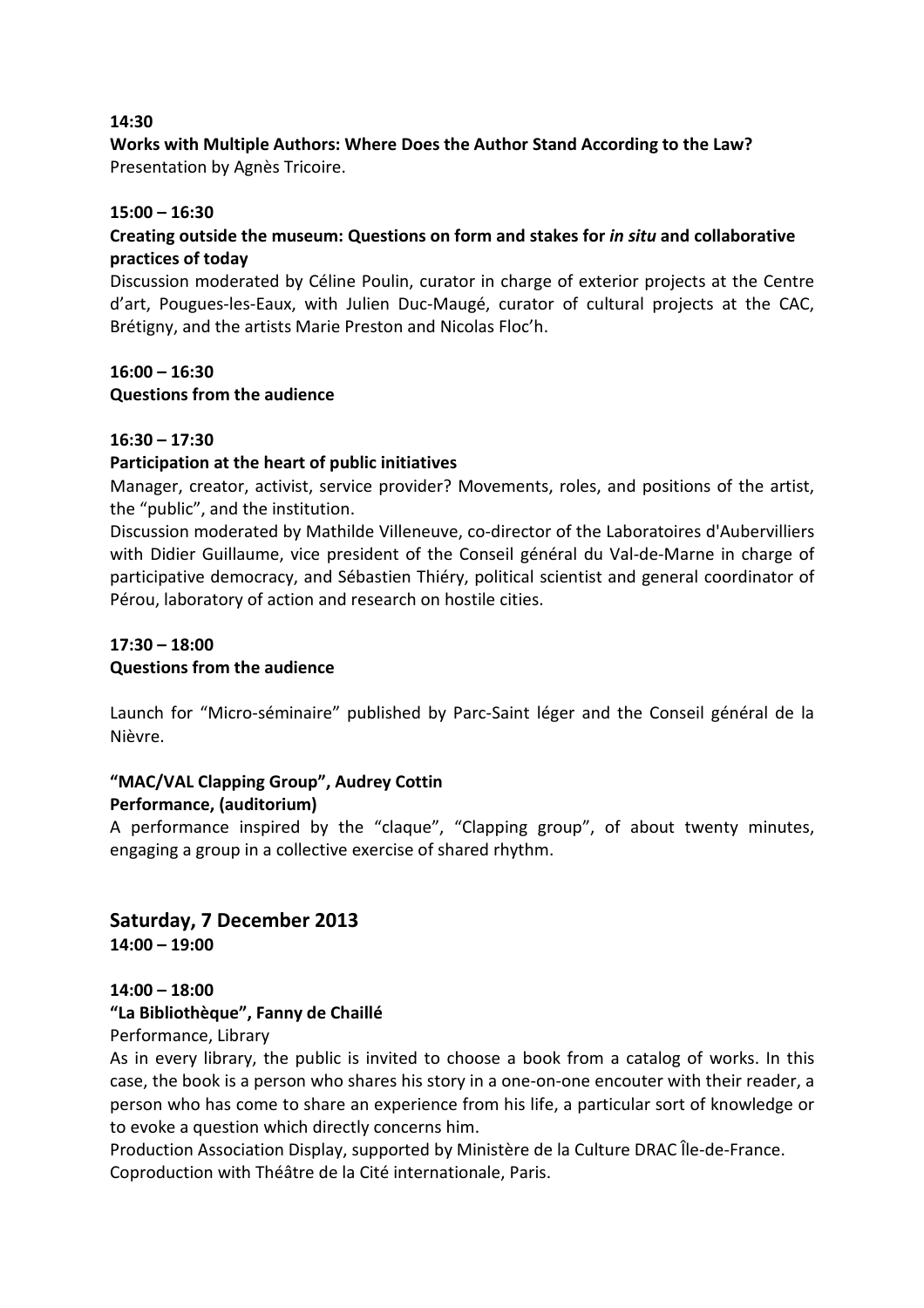#### **14:30**

#### **Participating, in what and for what?**

Presentation by Jean-Pierre Cometti, philosopher and professor emeritus at the Université de Provence.

#### **15:00 – 16:00**

#### **Engaging "communities" in the curatory process**

Discussion moderated by Frank Lamy, curator of temporary exhibitions at the MAC/VAL, curator of the exhibition "Situation(s) [48°47'34'' N / 2°23'14'' E]" (30 June - 16 September 2012, MAC/VAL), with Mélanie Manchot, artist, and Valérie Pihet, director of the program of Experimentation in arts and politics, Sciences Po, Paris.

#### **16:00 – 16:30**

## **Questions from the audience**

## **16:30 – 17:00**

#### **The involvement of the artist in public spaces and public participation**

Presentation by Paul Ardenne, art historian and associate professor at Université Picardie Jules-Verne, Amiens.

#### **17:30**

#### **"Assemblé (PARTICIPA(C)TION)", Agence**

Performance, Lobby.

Speculating on the question "how can collectives become included within art practices?", Agency calls forth the controversy *Thing 001621 (Dead Son Drawn by Psychic Artist). Thing 001621 (Dead Son Drawn by Psychic Artist)* concerns a legal court case around the sketch of a dead person by a psychic artist and will convene an assembly in order to bear witness. Collectively we will revisit the discussion during this legal case and a group of various concerned guests will be invited to respond.

**19:00 Cocktail** 

**Sunday, 8 December 2013 14:00 – 19:00** 

**14:00 – 18:00** 

## **"With and without paint", new forms of mediation**

Continous open workshop with Sébastien Magro, head of new media projects at the Quai Branly Museum.